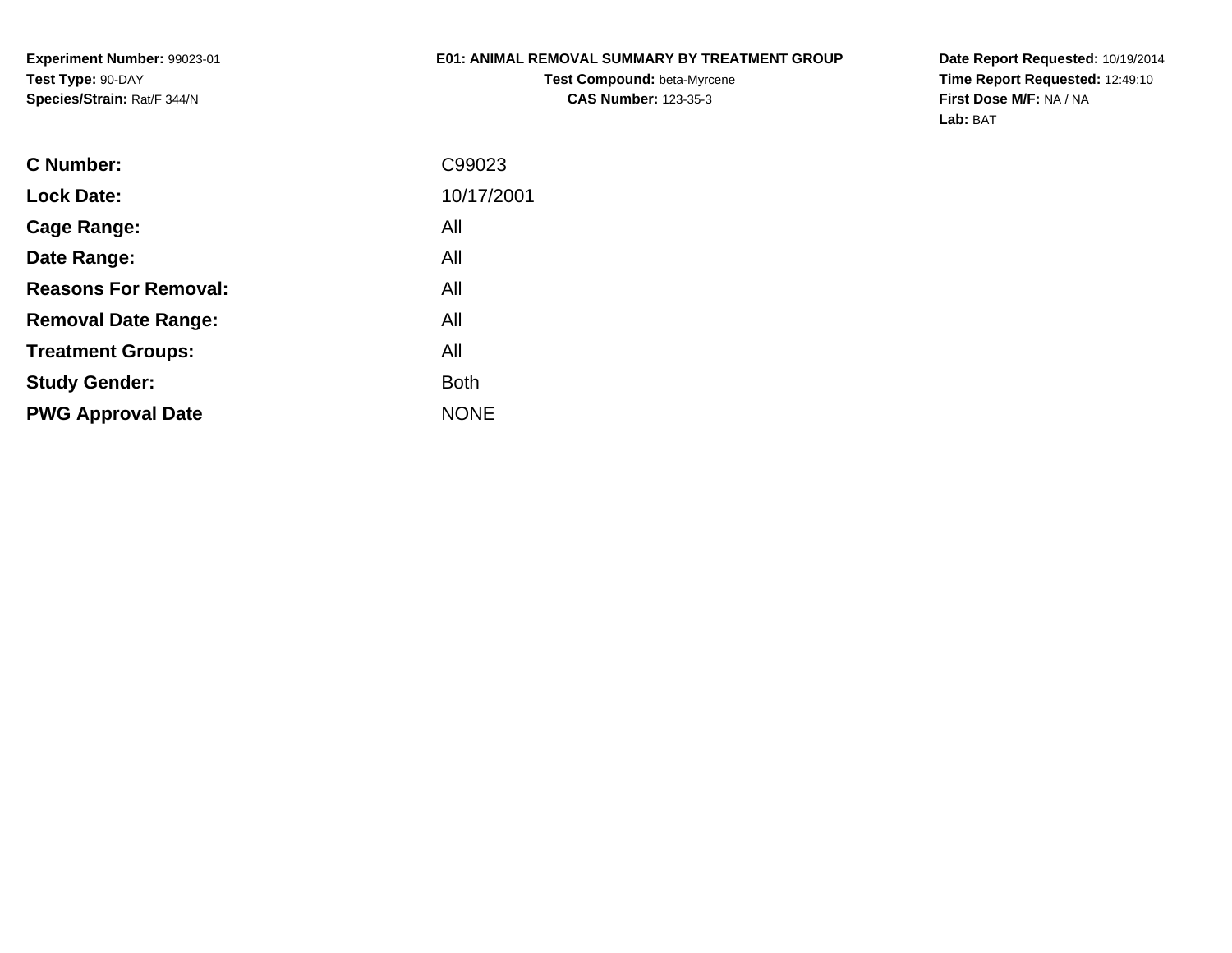# **E01: ANIMAL REMOVAL SUMMARY BY TREATMENT GROUP**

**Test Compound:** beta-Myrcene**CAS Number:** 123-35-3

**Date Report Requested:** 10/19/2014 **Time Report Requested:** 12:49:10**First Dose M/F:** NA / NA**Lab:** BAT

#### **MALETREATMENT**0 G/KG 0.25 G/KG 0.5 G/KG 1.0 G/KG 2.0 G/KG 4.0 G/KG**TOTALDosing Accident**0 $\overline{0}$  1 1 $\overline{0}$  $\overline{0}$  2**Moribund Sacrifice**0 0 0 0 0 2 2**Natural Death**0 0 0 0 2 8 10**Terminal Sacrifice**10 10 9 9 8 $\overline{0}$ 46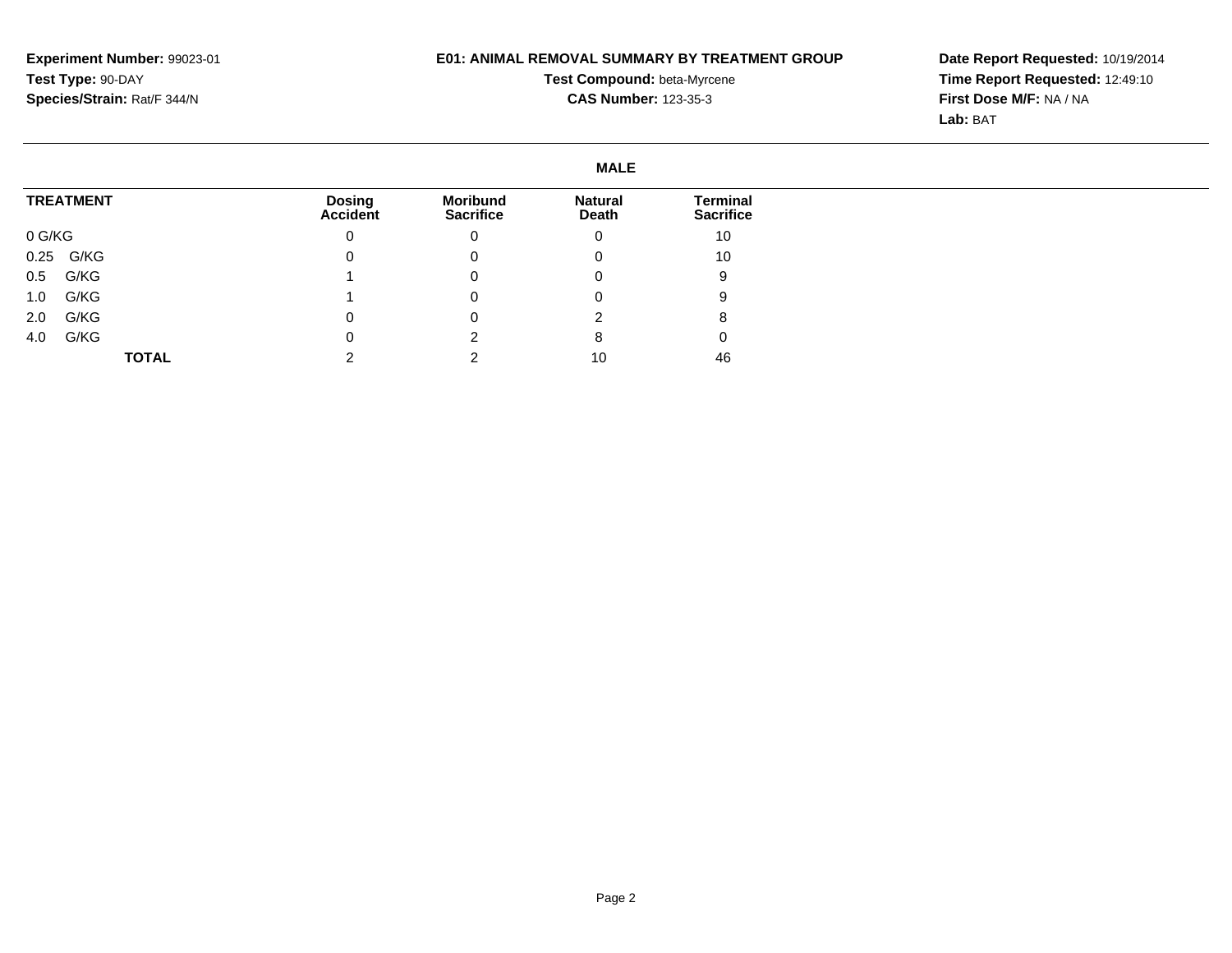**Experiment Number:** 99023-01**Test Type:** 90-DAY**Species/Strain:** Rat/F 344/N

# **E01: ANIMAL REMOVAL SUMMARY BY TREATMENT GROUP**

**Test Compound:** beta-Myrcene**CAS Number:** 123-35-3

\*\*\*END OF MALE DATA\*\*\*

**Date Report Requested:** 10/19/2014**Time Report Requested:** 12:49:10**First Dose M/F:** NA / NA**Lab:** BAT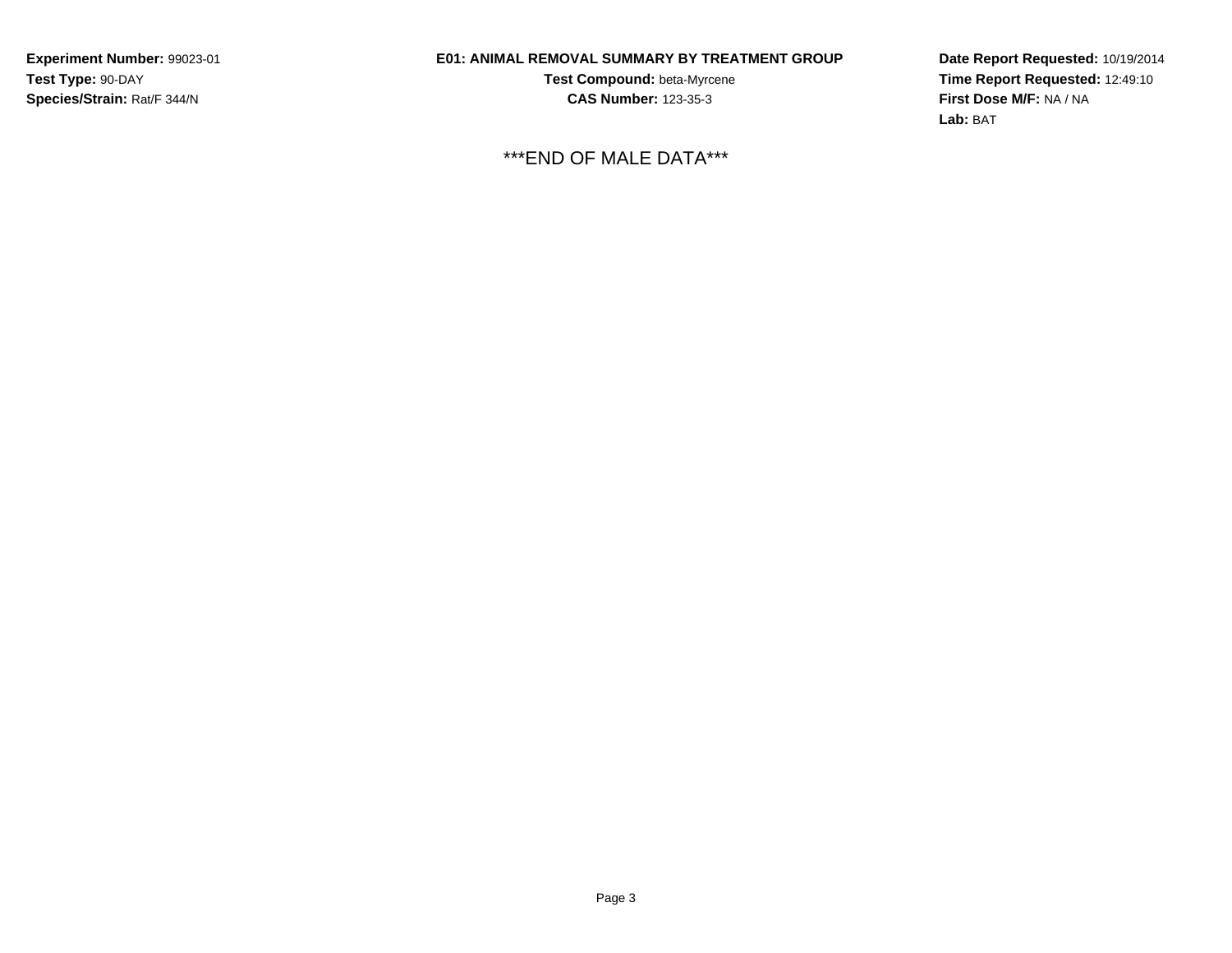# **E01: ANIMAL REMOVAL SUMMARY BY TREATMENT GROUP**

**Test Compound:** beta-Myrcene**CAS Number:** 123-35-3

**Date Report Requested:** 10/19/2014 **Time Report Requested:** 12:49:10**First Dose M/F:** NA / NA**Lab:** BAT

#### **FEMALETREATMENT**0 G/KG 0.25 G/KG 0.5 G/KG 1.0 G/KG 2.0 G/KG 4.0 G/KG**TOTALDosing Accident**0 $\overline{0}$  $\overline{0}$  1 $\overline{0}$  1 2**Moribund Sacrifice**0 0 0 0 2 1 3**Natural Death**0 0 0 0 2 8 10**Terminal Sacrifice**10 10 10 9 6 $\overline{0}$ 45